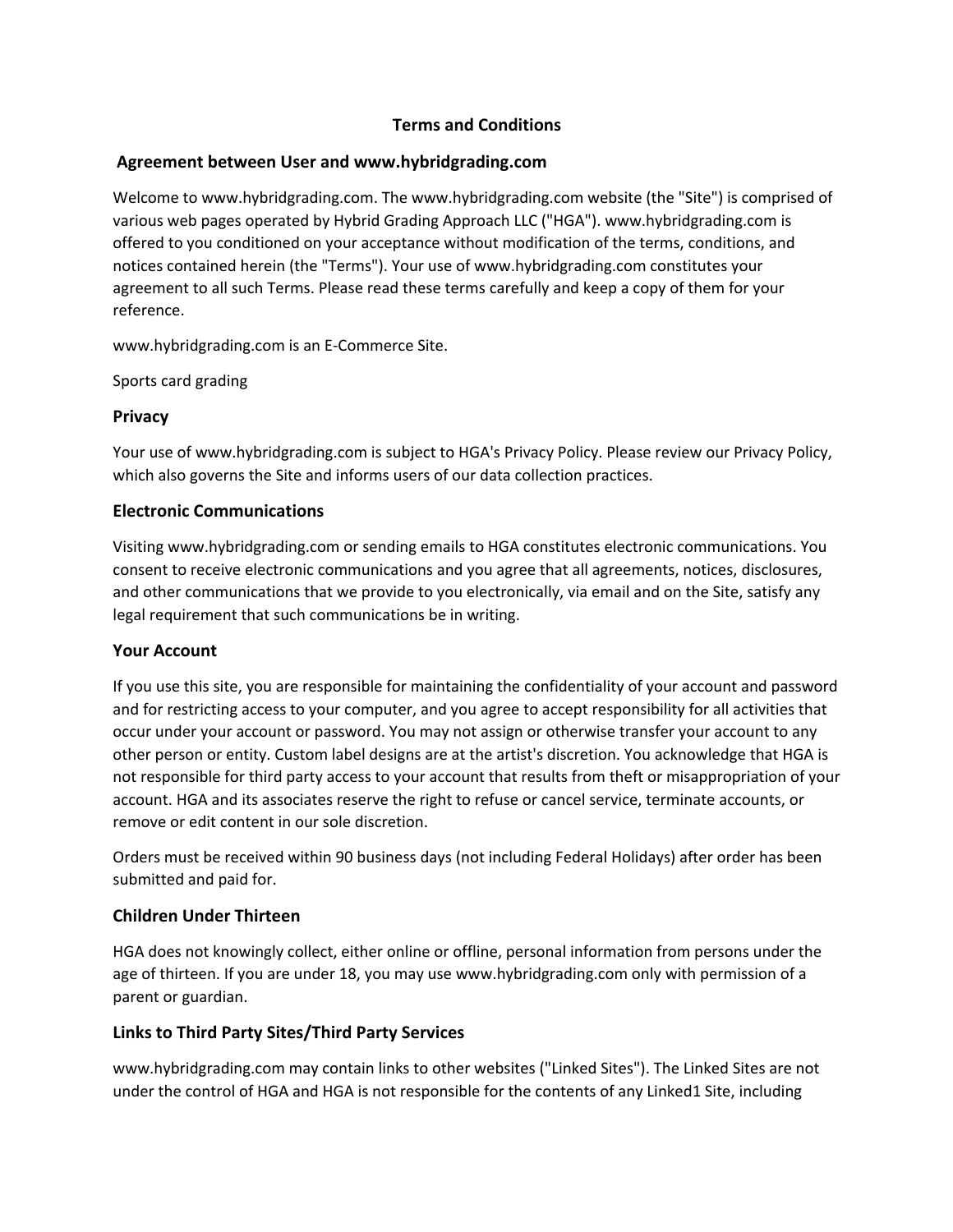without limitation any link contained in a Linked Site, or any changes or updates to a Linked Site. HGA is providing these links to you only as a convenience, and the inclusion of any link does not imply endorsement by HGA of the site or any association with its operators. Certain services made available via www.hybridgrading.com are delivered by third party sites and organizations. By using any product, service or functionality originating from the www.hybridgrading.com domain, you hereby acknowledge and consent that HGA may share such information and data with any third party with whom HGA has a contractual relationship to provide the requested product, service or functionality on behalf of www.hybridgrading.com users and customers.

# **No Unlawful or Prohibited Use/Intellectual Property**

You are granted a non-exclusive, non-transferable, revocable license to access and use www.hybridgrading.com strictly in accordance with these terms of use. As a condition of your use of the Site, you warrant to HGA that you will not use the Site for any purpose that is unlawful or prohibited by these Terms. You may not use the Site in any manner which could damage, disable, overburden, or impair the Site or interfere with any other party's use and enjoyment of the Site. You may not obtain or attempt to obtain any materials or information through any means not intentionally made available or provided for through the Site.

All content included as part of the Service, such as text, graphics, logos, images, as well as the compilation thereof, and any software used on the Site, is the property of HGA or its suppliers and protected by copyright and other laws that protect intellectual property and proprietary rights. You agree to observe and abide by all copyright and other proprietary notices, legends or other restrictions contained in any such content and will not make any changes thereto.

You will not modify, publish, transmit, reverse engineer, participate in the transfer or sale, create derivative works, or in any way exploit any of the content, in whole or in part, found on the Site. HGA content is not for resale. Your use of the Site does not entitle you to make any unauthorized use of any protected content, and in particular you will not delete or alter any proprietary rights or attribution notices in any content. You will use protected content solely for your personal use, and will make no other use of the content without the express written permission of HGA and the copyright owner. You agree that you do not acquire any ownership rights in any protected content. We do not grant you any licenses, express or implied, to the intellectual property of HGA or our licensors except as expressly authorized by these Terms.

## **International Users**

The Service is controlled, operated and administered by HGA from our offices within the USA. If you access the Service from a location outside the USA, you are responsible for compliance with all local laws, including and not limited to duties and additional shipping fees. You agree that you will not use the HGA Content accessed through www.hybridgrading.com in any country or in any manner prohibited by any applicable laws, restrictions or regulations.

#### **Indemnification**

You agree to indemnify, defend and hold harmless HGA, its officers, directors, employees, agents and third parties, for any losses, costs, liabilities and expenses (including reasonable attorney's fees) relating to or arising out of your use of or inability to use the Site or services, any user postings made by you,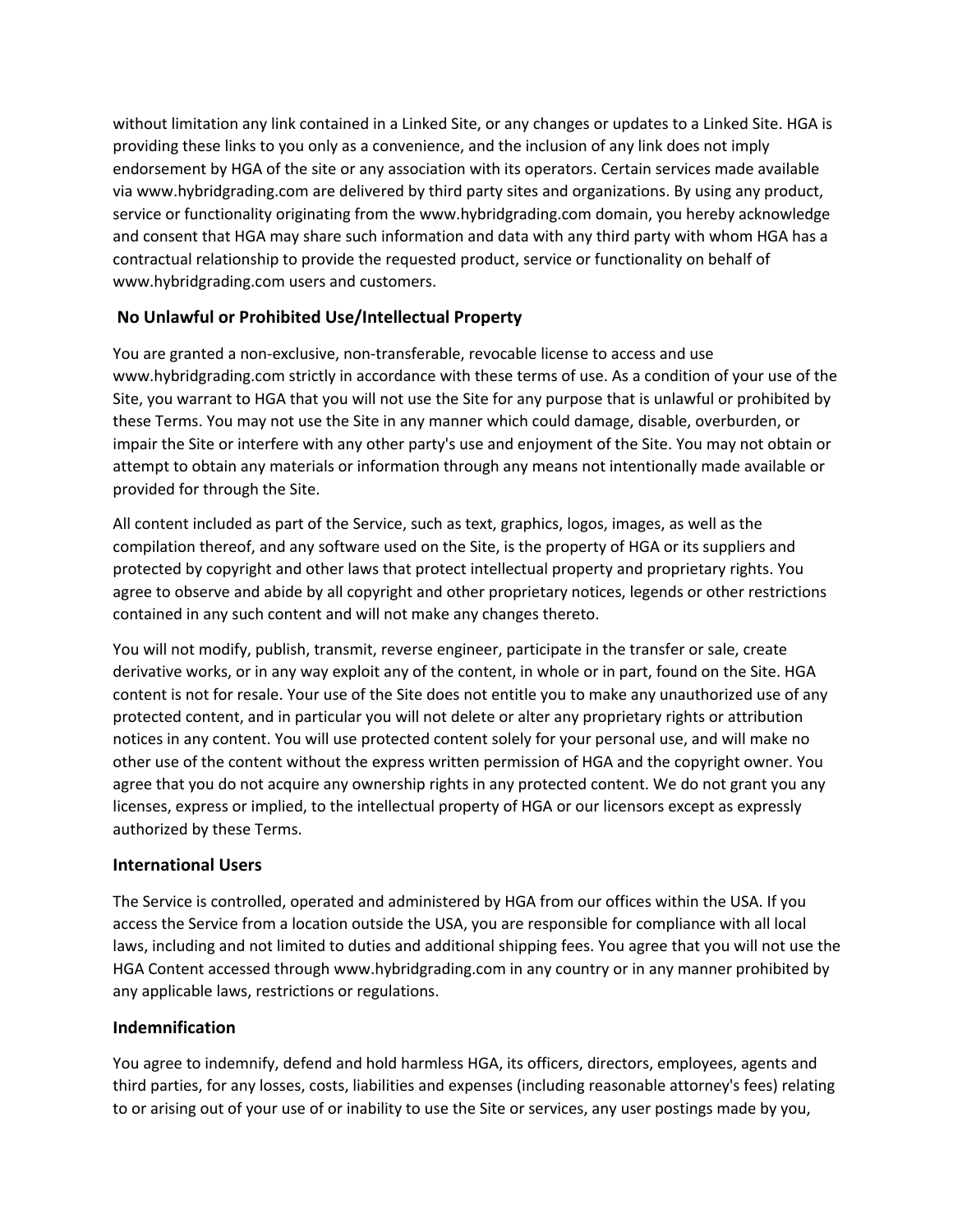your violation of any terms of this Agreement or your violation of any rights of a third party, or your violation of any applicable laws, rules or regulations. HGA reserves the right, at its own cost, to assume the exclusive defense and control of any matter otherwise subject to indemnification by you, in which event you will fully cooperate with HGA in asserting any available defenses.

# **Arbitration**

In the event the parties are not able to resolve any dispute between them arising out of or concerning these Terms and Conditions, or any provisions hereof, whether in contract, tort, or otherwise at law or in equity for damages or any other relief, then such dispute shall be resolved only by final and binding arbitration pursuant to the Federal Arbitration Act, conducted by a single neutral arbitrator and administered by the American Arbitration Association, or a similar arbitration service selected by the parties, in a location mutually agreed upon by the parties. The arbitrator's award shall be final, and judgment may be entered upon it in any court having jurisdiction. In the event that any legal or equitable action, proceeding or arbitration arises out of or concerns these Terms and Conditions, the prevailing party shall be entitled to recover its costs and reasonable attorney's fees. The parties agree to arbitrate all disputes and claims in regards to these Terms and Conditions or any disputes arising as a result of these Terms and Conditions, whether directly or indirectly, including Tort claims that are a result of these Terms and Conditions. The parties agree that the Federal Arbitration Act governs the interpretation and enforcement of this provision. The entire dispute, including the scope and enforceability of this arbitration provision shall be determined by the Arbitrator. This arbitration provision shall survive the termination of these Terms and Conditions.

## **Class Action Waiver**

Any arbitration under these Terms and Conditions will take place on an individual basis; class arbitrations and class/representative/collective actions are not permitted. THE PARTIES AGREE THAT A PARTY MAY BRING CLAIMS AGAINST THE OTHER ONLY IN EACH'S INDIVIDUAL CAPACITY, AND NOT AS A PLAINTIFF OR CLASS MEMBER IN ANY PUTATIVE CLASS, COLLECTIVE AND/ OR REPRESENTATIVE PROCEEDING, SUCH AS IN THE FORM OF A PRIVATE ATTORNEY GENERAL ACTION AGAINST THE OTHER. Further, unless both you and HGA agree otherwise, the arbitrator may not consolidate more than one person's claims, and may not otherwise preside over any form of a representative or class proceeding.

## **Liability Disclaimer**

THE INFORMATION, SOFTWARE, PRODUCTS, AND SERVICES INCLUDED IN OR AVAILABLE THROUGH THE SITE MAY INCLUDE INACCURACIES OR TYPOGRAPHICAL ERRORS. CHANGES ARE PERIODICALLY ADDED TO THE3 INFORMATION HEREIN. HYBRID GRADING APPROACH LLC AND/OR ITS SUPPLIERS MAY MAKE IMPROVEMENTS AND/OR CHANGES IN THE SITE AT ANY TIME.

HYBRID GRADING APPROACH LLC AND/OR ITS SUPPLIERS MAKE NO REPRESENTATIONS ABOUT THE SUITABILITY, RELIABILITY, AVAILABILITY, TIMELINESS, AND ACCURACY OF THE INFORMATION, SOFTWARE, PRODUCTS, SERVICES AND RELATED GRAPHICS CONTAINED ON THE SITE FOR ANY PURPOSE. TO THE MAXIMUM EXTENT PERMITTED BY APPLICABLE LAW, ALL SUCH INFORMATION, SOFTWARE, PRODUCTS, SERVICES AND RELATED GRAPHICS ARE PROVIDED "AS IS" WITHOUT WARRANTY OR CONDITION OF ANY KIND. HYBRID GRADING APPROACH LLC AND/OR ITS SUPPLIERS HEREBY DISCLAIM ALL WARRANTIES AND CONDITIONS WITH REGARD TO THIS INFORMATION,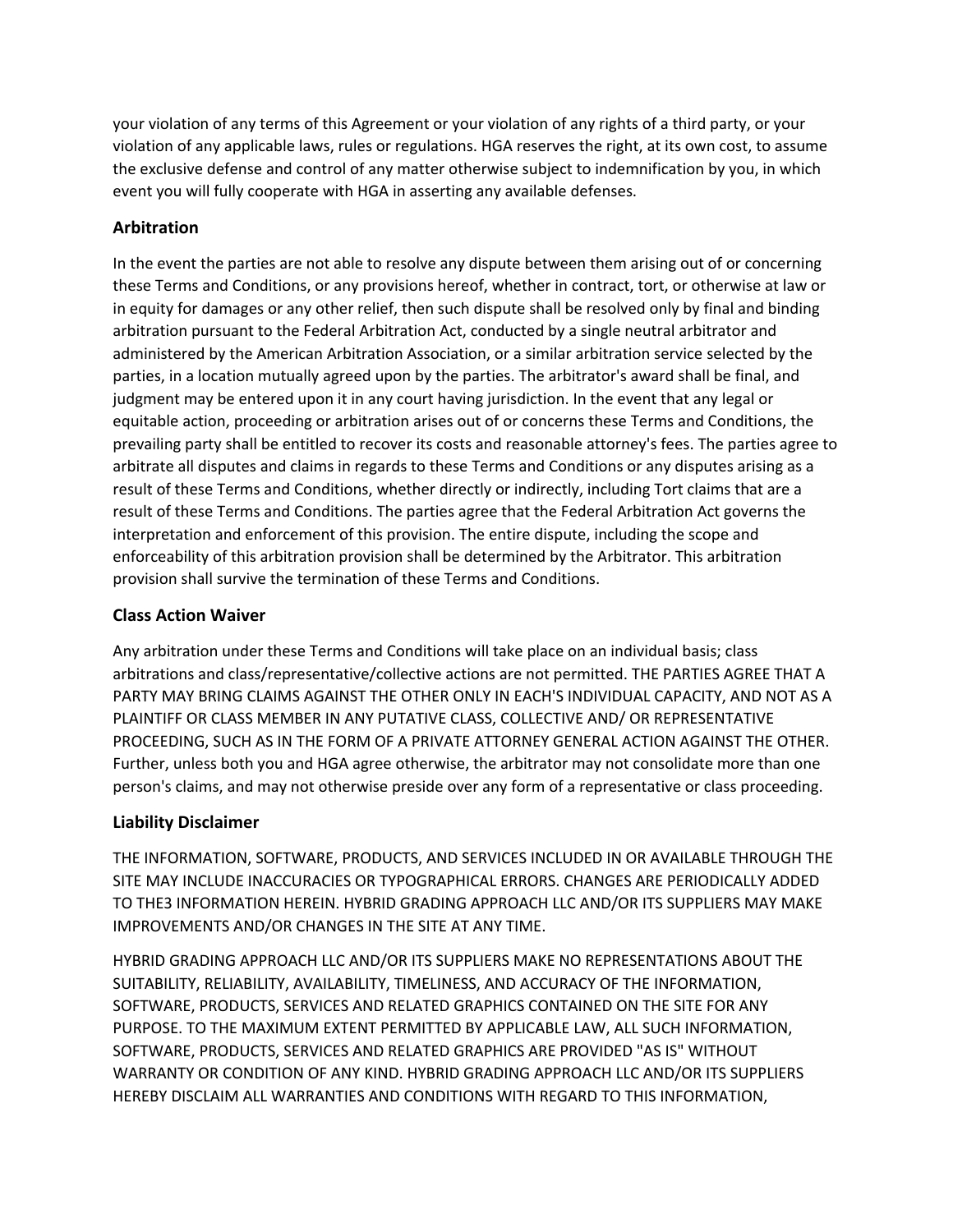SOFTWARE, PRODUCTS, SERVICES AND RELATED GRAPHICS, INCLUDING ALL IMPLIED WARRANTIES OR CONDITIONS OF MERCHANTABILITY, FITNESS FOR A PARTICULAR PURPOSE, TITLE AND NON-INFRINGEMENT.

TO THE MAXIMUM EXTENT PERMITTED BY APPLICABLE LAW, IN NO EVENT SHALL HYBRID GRADING APPROACH LLC AND/OR ITS SUPPLIERS BE LIABLE FOR ANY DIRECT, INDIRECT, PUNITIVE, INCIDENTAL, SPECIAL, CONSEQUENTIAL DAMAGES OR ANY DAMAGES WHATSOEVER INCLUDING, WITHOUT LIMITATION, DAMAGES FOR LOSS OF USE, DATA OR PROFITS, ARISING OUT OF OR IN ANY WAY CONNECTED WITH THE USE OR PERFORMANCE OF THE SITE, WITH THE DELAY OR INABILITY TO USE THE SITE OR RELATED SERVICES, THE PROVISION OF OR FAILURE TO PROVIDE SERVICES, OR FOR ANY INFORMATION, SOFTWARE, PRODUCTS, SERVICES AND RELATED GRAPHICS OBTAINED THROUGH THE SITE, OR OTHERWISE ARISING OUT OF THE USE OF THE SITE, WHETHER BASED ON CONTRACT, TORT, NEGLIGENCE, STRICT LIABILITY OR OTHERWISE, EVEN IF HYBRID GRADING APPROACH LLC OR ANY OF ITS SUPPLIERS HAS BEEN ADVISED OF THE POSSIBILITY OF DAMAGES. BECAUSE SOME STATES/JURISDICTIONS DO NOT ALLOW THE EXCLUSION OR LIMITATION OF LIABILITY FOR CONSEQUENTIAL OR INCIDENTAL DAMAGES, THE ABOVE LIMITATION MAY NOT APPLY TO YOU. IF YOU ARE DISSATISFIED WITH ANY PORTION OF THE SITE, OR WITH ANY OF THESE TERMS OF USE, YOUR SOLE AND EXCLUSIVE REMEDY IS TO DISCONTINUE USING THE SITE.

### **Termination/Access Restriction**

HGA reserves the right, in its sole discretion, to terminate your access to the Site and the related services or any portion thereof at any time, without notice. To the maximum extent permitted by law, this agreement is governed by the laws of the State of Tennessee and you hereby consent to the exclusive jurisdiction and venue of courts in Tennessee in all disputes arising out of or relating to the use of the Site. Use of the Site is unauthorized in any jurisdiction that does not give effect to all provisions of these Terms, including, without limitation, this section.4 You agree that no joint venture, partnership, employment, or agency relationship exists between you and HGA as a result of this agreement or use of the Site. HGA's performance of this agreement is subject to existing laws and legal process, and nothing contained in this agreement is in derogation of HGA's right to comply with governmental, court and law enforcement requests or requirements relating to your use of the Site or information provided to or gathered by HGA with respect to such use. If any part of this agreement is determined to be invalid or unenforceable pursuant to applicable law including, but not limited to, the warranty disclaimers and liability limitations set forth above, then the invalid or unenforceable provision will be deemed superseded by a valid, enforceable provision that most closely matches the intent of the original provision and the remainder of the agreement shall continue in effect. Unless otherwise specified herein, this agreement constitutes the entire agreement between the user and HGA with respect to the Site and it supersedes all prior or contemporaneous communications and proposals, whether electronic, oral or written, between the user and HGA with respect to the Site. A printed version of this agreement and of any notice given in electronic form shall be admissible in judicial or administrative proceedings based upon or relating to this agreement to the same extent and subject to the same conditions as other business documents and records originally generated and maintained in printed form. It is the express wish to the parties that this agreement and all related documents be written in English.